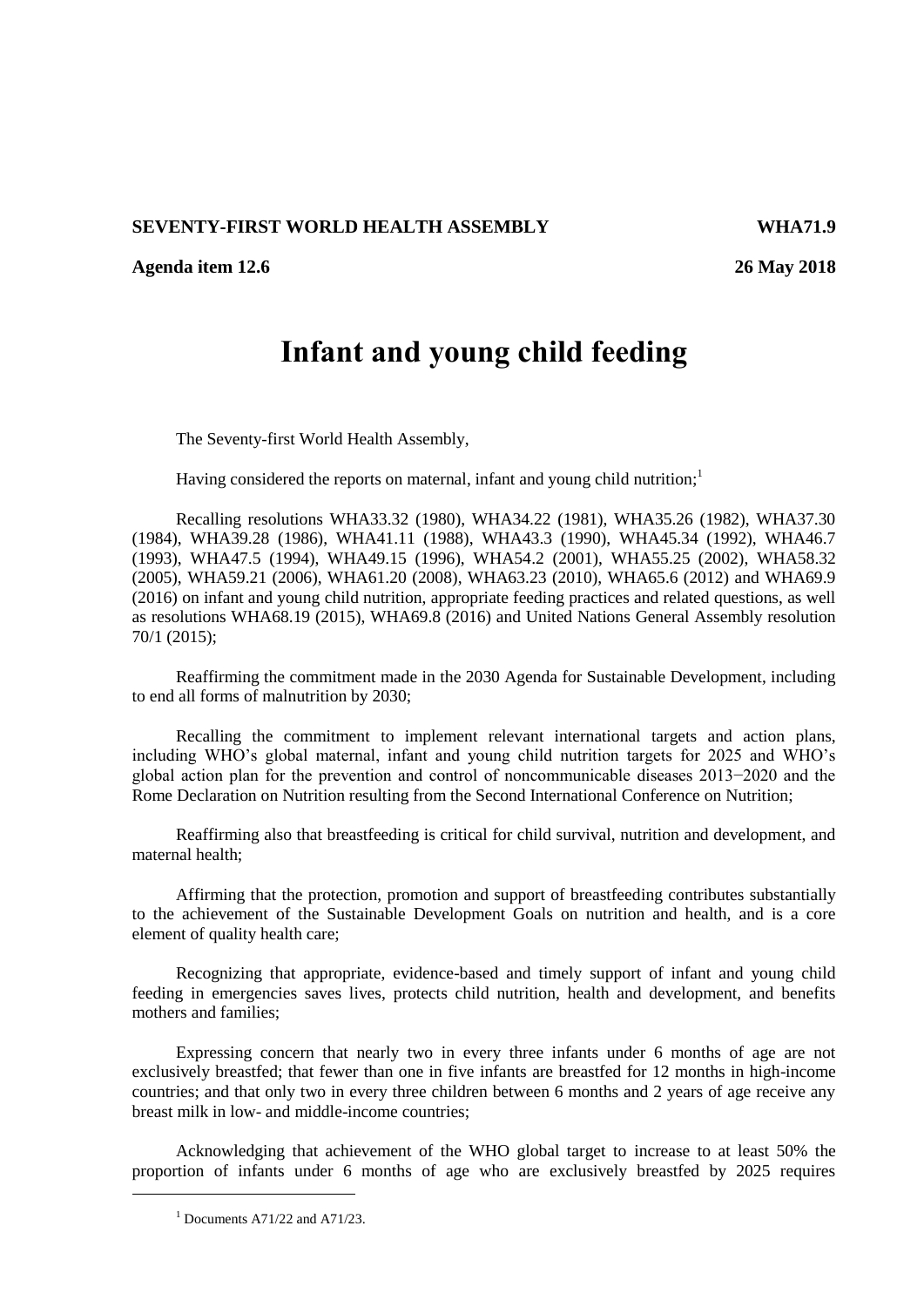sustainable and adequate technical and financial resources, and supportive and protective policy and regulatory interventions as well as political will, and that this needs to be part of broader efforts to strengthen health systems;

Welcoming the inclusion of support for exclusive breastfeeding in the Thirteenth General Programme of Work, 2019–2023;

Welcoming also the annual celebration of World Breastfeeding Week as an opportunity to communicate the importance of breastfeeding and advocate for the protection, promotion and support of breastfeeding:<sup>1</sup>

Also recognizing the ongoing implementation by WHO of the Framework of Engagement with Non-State Actors, including in nutrition programmes,

1. URGES Member States<sup>2,3,4</sup> in accordance with national context and international obligations:

(1) to increase investment in development, implementation and monitoring and evaluation of laws, policies and programmes aimed at protection, promotion, including education and support of breastfeeding, including through multisectoral approaches and awareness raising;

(2) to reinvigorate the Baby-friendly Hospital Initiative, including by promoting full integration of the revised Ten steps to successful breastfeeding, in efforts and programmes aimed at improving quality of care for maternal, newborn and child health;

(3) to implement and/or strengthen national mechanisms for effective implementation of measures aimed at giving effect to the International Code of Marketing of Breast-milk Substitutes, as well as other WHO evidence-based recommendations;

(4) to promote timely and adequate complementary feeding in accordance with the guiding principles for complementary feeding of the breastfed child,<sup>5</sup> as well as guiding principles for the feeding of the non-breastfed child  $6-24$  months of age;<sup>6</sup>

(5) to continue taking all necessary measures in the interest of public health to implement recommendations to end inappropriate promotion of foods for infants and young children;

(6) to take all necessary measures to ensure evidence-based and appropriate infant and young child feeding during emergencies, including through preparedness plans, capacity-building of personnel working in emergency situations, and coordination of intersectoral operations;

-

<sup>1</sup> [http://worldbreastfeedingweek.org/,](http://worldbreastfeedingweek.org/) accessed 21 May 2018.

 $2<sup>2</sup>$  And where applicable, regional economic integration organizations.

 $3$  Taking into account the context of federated states.

<sup>4</sup> Member States could take additional action to end inappropriate promotion of food for infants and young children.

<sup>5</sup> Guiding principles for complementary feeding of the breastfed child. Washington (DC): PAHO; 2003 [\(http://www.who.int/maternal\\_child\\_adolescent/documents/a85622/en/,](http://www.who.int/maternal_child_adolescent/documents/a85622/en/) accessed 21 May 2018).

 $6$  Guiding principles for feeding non-breastfed children 6-24 months of age. Geneva: World Health Organization; 2005 [\(http://www.who.int/maternal\\_child\\_adolescent/documents/9241593431/en/,](http://www.who.int/maternal_child_adolescent/documents/9241593431/en/) accessed 18 May 2018).